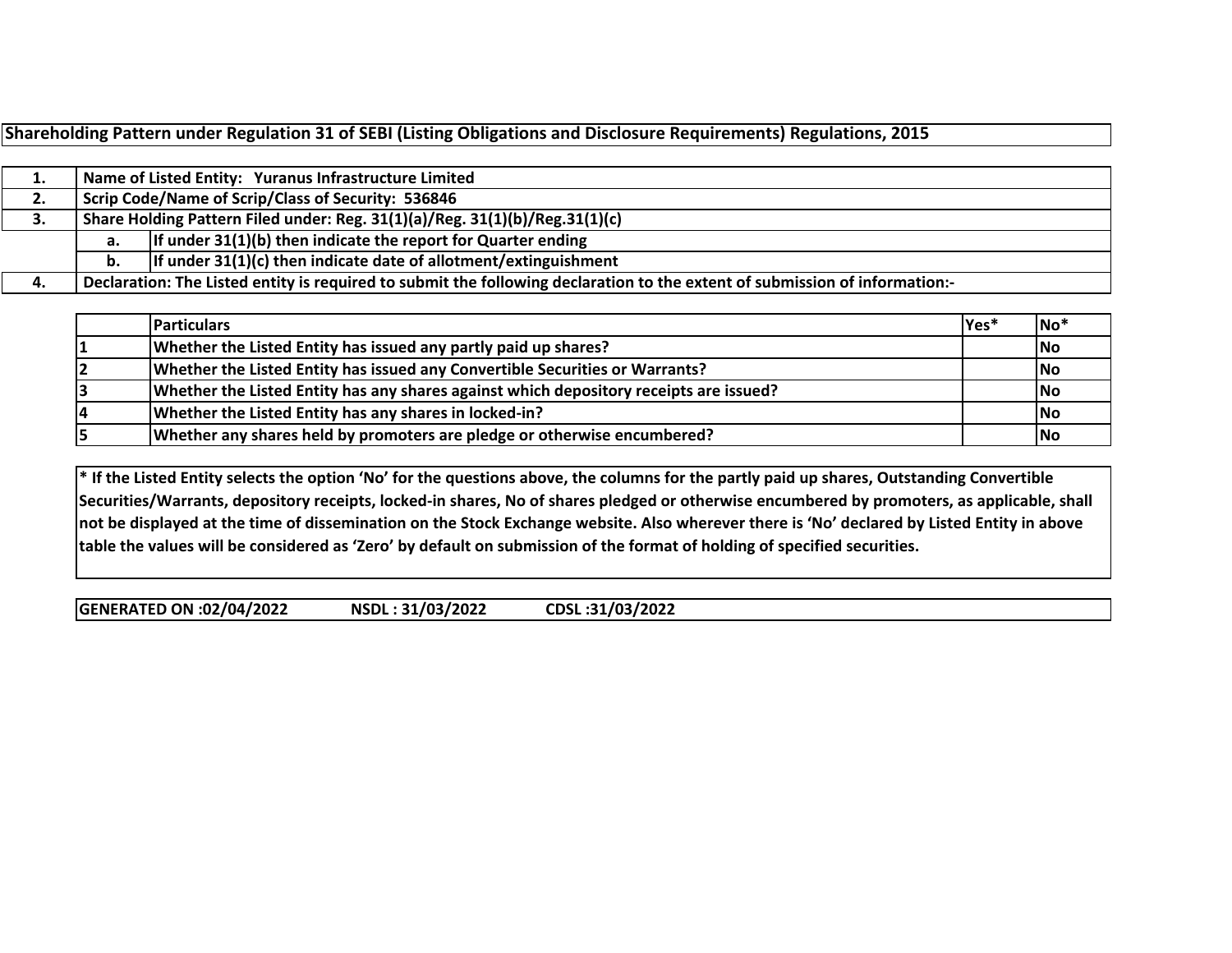# **Yuranus Infrastructure Limited**

#### **Table I ‐ Summary Statement holding of specified securities**

|        |                               |                    |                              | No. of | No. of               |                       | <b>Sharehold</b><br>ing as a %<br>of total<br>Ino. of | Number of Voting Rights held in each class<br>of securities |                   |               | <b>Shares</b><br>Underlyin %<br>Outstandi full |                                 | ing, as a<br>Number of Locked in<br>assuming<br>shares |       | Number of Shares<br>pledged or<br>lotherwise<br>encumbered |                      | Number<br>lof<br>equity |                    |
|--------|-------------------------------|--------------------|------------------------------|--------|----------------------|-----------------------|-------------------------------------------------------|-------------------------------------------------------------|-------------------|---------------|------------------------------------------------|---------------------------------|--------------------------------------------------------|-------|------------------------------------------------------------|----------------------|-------------------------|--------------------|
|        |                               |                    | No. of<br>fully paid paid-up | Partly | Ishares<br>underlyin |                       | shares                                                | (calculate No of Voting Rights                              |                   |               |                                                | ng<br>convertibl In of          | conversio                                              |       | As a % of                                                  |                      | As a % of               | Ishares<br>held in |
|        |                               | Nos. of            | up equity equity             |        |                      | Total nos.   d as per |                                                       |                                                             |                   | Total as a le |                                                | convertibl                      |                                                        | total |                                                            | total                | demater                 |                    |
| Catego |                               | lsharehold Ishares |                              | shares | Depositor shares     |                       | SCRR,                                                 | Class eg:                                                   |                   |               | % of                                           | securities le                   |                                                        |       | <b>Shares</b>                                              |                      | <b>Shares</b>           | lialised           |
|        | Category of shareholder       | ers                | held                         | held   | y Receipts held      |                       | 1957)                                                 |                                                             | Class eg: y Total |               | $(A+B+C)$                                      | (including securities   No. (a) |                                                        |       | held(b)                                                    | $No. (a)$ $hel(d(b)$ |                         | form               |
|        | (11)                          | (III)              | (IV)                         | (V)    | (VI)                 | $(VII) =$             | (VIII) As a                                           |                                                             |                   | (IX)          |                                                | (X)                             | (XI)=                                                  |       | (XII)                                                      |                      | (XIII)                  | (XIV)              |
| (A)    | Promoter & Promoter Group     |                    | 1601100                      |        |                      | 1601100               | 45.7457                                               | 1601100                                                     |                   | 1601100       | 45.7457                                        |                                 | 45.7457                                                |       | 0.0000                                                     |                      | 0.0000                  | 1601100            |
| (B)    | Public                        | 1304               | 1898900 0                    |        |                      | 1898900               | 54.2543                                               | 1898900                                                     |                   | 1898900       | 54.2543                                        |                                 | 54.2543                                                |       | 0.0000                                                     | <b>NA</b>            | <b>NA</b>               | 1019500            |
| (C)    | Non Promoter - Non Public     |                    |                              |        |                      |                       |                                                       |                                                             |                   |               |                                                |                                 |                                                        |       | 0.0000                                                     | <b>NA</b>            | <b>NA</b>               |                    |
| (C1)   | <b>Shares Underlying DRs</b>  |                    |                              |        |                      |                       | 0.0000                                                |                                                             |                   |               | 0.0000                                         |                                 | 0.0000                                                 |       | 0.0000                                                     | <b>NA</b>            | <b>INA</b>              |                    |
| (C2)   | Shares Held By Employee Trust |                    |                              |        |                      |                       | 0.0000                                                |                                                             |                   |               | 0.0000                                         |                                 | 0.0000                                                 |       | 0.0000                                                     | <b>NA</b>            | <b>NA</b>               |                    |
|        | Total                         | 1312               | 3500000                      |        |                      | 3500000               | 100.0000 3500000                                      |                                                             |                   | 3500000       | 100.0000 0                                     |                                 | 100.0000 0                                             |       | 0.0000                                                     |                      | 0.0000                  | 2620600            |

**GENERATED ON:02/04/2022 NSDL : 31/03/2022 CDSL**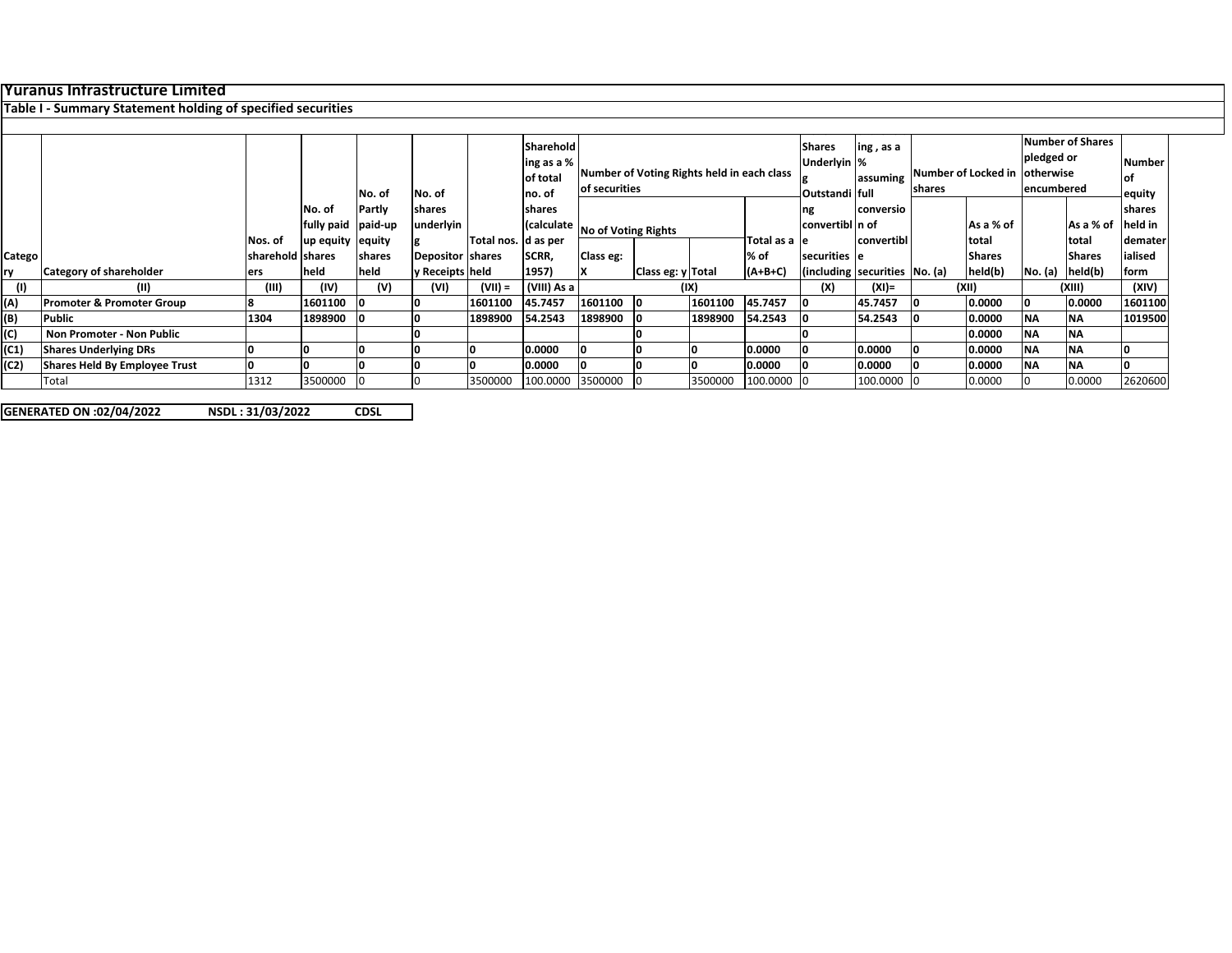|                | Yuranus Infrastructure Limited                                                       |                        |              |               |                   |         |                  |              |                                |                            |           |                                      |               |                      |                               |           |                         |                      |                         |               |
|----------------|--------------------------------------------------------------------------------------|------------------------|--------------|---------------|-------------------|---------|------------------|--------------|--------------------------------|----------------------------|-----------|--------------------------------------|---------------|----------------------|-------------------------------|-----------|-------------------------|----------------------|-------------------------|---------------|
|                | Table II - Statement showing shareholding pattern of the Promoter and Promoter Group |                        |              |               |                   |         |                  |              |                                |                            |           |                                      |               |                      |                               |           |                         |                      |                         |               |
|                |                                                                                      |                        |              |               |                   |         |                  |              |                                |                            |           |                                      |               |                      |                               |           |                         |                      |                         |               |
|                |                                                                                      |                        |              |               |                   |         |                  |              |                                |                            |           |                                      |               | <b>Shares</b>        |                               |           |                         |                      | <b>Number of Shares</b> |               |
|                |                                                                                      |                        |              |               |                   |         |                  |              | Sharehold                      |                            |           |                                      |               | Underlyin %          | ing, as a                     |           |                         | pledged or           |                         |               |
|                |                                                                                      |                        |              |               |                   |         |                  |              | ing %                          |                            |           | Number of Voting Rights held in each |               |                      | assuming                      |           | <b>Number of Locked</b> | otherwise            |                         |               |
|                |                                                                                      |                        |              |               |                   |         | No. of           |              | calculated class of securities |                            |           |                                      |               |                      |                               | in shares |                         | encumbered           |                         | <b>Number</b> |
|                |                                                                                      |                        |              |               | No. of            | Partly  | shares           |              | as per                         |                            |           |                                      |               | Outstandi full<br>ng | conversio                     |           |                         |                      |                         | of equity     |
|                |                                                                                      |                        |              |               | fully paid        | paid-up | underlyin        |              | SCRR,                          |                            |           |                                      |               | convertibl n of      |                               |           | As a % of               |                      | As a % of               | shares        |
|                |                                                                                      |                        |              |               | Nos. of up equity | equity  |                  | Total nos.   | 1957 As a                      | <b>No of Voting Rights</b> |           |                                      | Total as a le |                      | convertib                     |           | total                   |                      | total                   | held in       |
|                |                                                                                      |                        |              | shareh shares |                   | shares  | Depositor shares |              | % of                           | Class eg:                  | Class eg: |                                      | % of          | securities le        |                               |           | <b>Shares</b>           |                      | <b>Shares</b>           | demateria     |
|                | Category & Name of the shareholders                                                  | <b>Entity Type PAN</b> |              | olders        | held              | held    | y Receipts held  |              | $(A+B+C2)$ X                   |                            |           | Total                                | $(A+B+C)$     |                      | (including securities No. (a) |           | held(b)                 | $No. (a)$ held $(b)$ |                         | lised form    |
|                | (1)                                                                                  |                        | (II)         | (III)         | (IV)              | (V)     | (VI)             | $(VII) =$    | (VIII) As a                    |                            |           | (IX)                                 |               | (X)                  | $(XI) =$                      |           | (X  )                   |                      | (XIII)                  | (XIV)         |
|                | Indian                                                                               |                        |              |               |                   |         |                  |              |                                |                            |           |                                      |               |                      |                               |           |                         |                      |                         |               |
| (a)            | Individuals / Hindu Undivided Family                                                 |                        |              | 8             | 1601100           | ١n      | I∩               | 1601100      | 45.7457                        | 1601100                    |           | 1601100                              | 45.7457       |                      | 45.7457                       | n         | 0.0000                  | ١n                   | 0.0000                  | 1601100       |
|                | Dinesh Navinchandra Desai                                                            | Promoters              | AASPD6095J   |               | 833800            |         |                  | 833800       | 23.8229                        | 833800                     |           | 833800                               | 23.8229       |                      | 23.8229                       |           | 0.0000                  |                      | 0.0000                  | 833800        |
|                | Leena Dinesh Desai                                                                   | Promoters              | ACPPD2678G   |               | 529200            |         |                  | 529200       | 15.1200                        | 529200                     |           | 529200                               | 15.1200       |                      | 15.1200                       |           | 0.0000                  |                      | 0.0000                  | 529200        |
|                | Ila Mayur Desai                                                                      | Promoters              | ACPPD2679H   |               | 155000            |         |                  | 155000       | 4.4286                         | 155000                     |           | 155000                               | 4.4286        |                      | 4.4286                        |           | 0.0000                  | ın                   | 0.0000                  | 155000        |
|                | Viral Mayurkumar Desai                                                               | Promoters              | ATGPD4977N   |               | 45000             |         |                  | 45000        | 1.2857                         | 45000                      |           | 45000                                | 1.2857        |                      | 1.2857                        |           | 0.0000                  |                      | 0.0000                  | 45000         |
|                | Kalgi Pankhil Desai                                                                  | Promoters              | BMGPS4195B   |               | 10000             |         |                  | 10000        | 0.2857                         | 10000                      |           | 10000                                | 0.2857        |                      | 0.2857                        |           | 0.0000                  |                      | 0.0000                  | 10000         |
|                | Nisha Mohit Desai                                                                    | Promoters              | AMVPG9255A 1 |               | 10000             |         |                  | 10000        | 0.2857                         | 10000                      |           | 10000                                | 0.2857        |                      | 0.2857                        |           | 0.0000                  |                      | 0.0000                  | 10000         |
|                | Pankhil Dineshbhai Desai                                                             | Promoters              | AMVPD4408L   |               | 9100              |         |                  | 9100         | 0.2600                         | 9100                       |           | 9100                                 | 0.2600        |                      | 0.2600                        |           | 0.0000                  |                      | 0.0000                  | 9100          |
|                | Mohit Dinesh Desai                                                                   | Promoters              | AHAPD9684L   |               | 9000              |         |                  | 9000         | 0.2571                         | 9000                       |           | 9000                                 | 0.2571        |                      | 0.2571                        |           | 0.0000                  |                      | 0.0000                  | 9000          |
| (b)            | Central Government / State Government(s)                                             |                        |              |               |                   |         | I∩               | l0.          | 0.0000                         | n                          |           |                                      | 0.0000        |                      | 0.0000                        | n         | 0.0000                  | lo                   | 0.0000                  |               |
| (c)            | <b>Financial Institutions / Banks</b>                                                |                        |              | ١n            |                   | n       | ۱n               | O            | 0.0000                         | n                          |           |                                      | 0.0000        |                      | 0.0000                        |           | 0.0000                  | ١o                   | 0.0000                  |               |
| (d)            | Any Other (Specify)                                                                  |                        |              | 'n            |                   |         | I∩               | O            | 0.0000                         |                            |           |                                      | 0.0000        |                      | 0.0000                        |           | 0.0000                  | lo                   | 0.0000                  |               |
|                | Sub Total (A)(1)                                                                     |                        |              | R             | 1601100           |         | ١n               | 1601100      | 45.7457                        | 1601100                    |           | 1601100                              | 45.7457       |                      | 45.7457                       |           | 0.0000                  | n                    | 0.0000                  | 1601100       |
| $\overline{2}$ | Foreign                                                                              |                        |              |               |                   |         |                  |              |                                |                            |           |                                      |               |                      |                               |           |                         |                      |                         |               |
|                | Individuals (Non-Resident Individuals / Foreign                                      |                        |              |               |                   |         |                  |              |                                |                            |           |                                      |               |                      |                               |           |                         |                      |                         |               |
| (a)            | Individuals)                                                                         |                        |              |               |                   | n       |                  | n            | 0.0000                         |                            | n         |                                      | 0.0000        |                      | 0.0000                        |           | 0.0000                  | n                    | 0.0000                  |               |
| (b)            | Government                                                                           |                        |              | ١n            |                   | 'n      | ۱n               | $\mathbf{0}$ | 0.0000                         |                            | 'n        |                                      | 0.0000        |                      | 0.0000                        |           | 0.0000                  | ١o                   | 0.0000                  |               |
| (c)            | <b>Institutions</b>                                                                  |                        |              | O             |                   | 'n      | ١n               | O            | 0.0000                         |                            |           |                                      | 0.0000        |                      | 0.0000                        | n         | 0.0000                  | ١o                   | 0.0000                  |               |
| (d)            | <b>Foreign Portfolio Investor</b>                                                    |                        |              | O             |                   | 'n      | ١o               | 0            | 0.0000                         |                            |           |                                      | 0.0000        |                      | 0.0000                        | n         | 0.0000                  | ١o                   | 0.0000                  |               |
| (e)            | Any Other (Specify)                                                                  |                        |              | ١o            |                   | O       | ١n               | 0            | 0.0000                         |                            |           |                                      | 0.0000        |                      | 0.0000                        |           | 0.0000                  | n                    | 0.0000                  |               |
|                | Sub Total (A)(2)                                                                     |                        |              | ١n            |                   | n       | I∩               | $\mathbf{0}$ | 0.0000                         |                            |           | n.                                   | 0.0000        |                      | 0.0000                        |           | 0.0000                  | n                    | 0.0000                  |               |
|                | <b>Total Shareholding Of Promoter And Promoter</b>                                   |                        |              |               |                   |         |                  |              |                                |                            |           |                                      |               |                      |                               |           |                         |                      |                         |               |
|                | Group (A)= (A)(1)+(A)(2)                                                             |                        |              | l R           | 1601100           |         |                  | 1601100      | 45.7457                        | 1601100                    |           | 1601100                              | 45.7457       |                      | 45.7457                       |           | 0.0000                  |                      | 0.0000                  | 1601100       |

Details of Shares which remain unclaimed may be given hear along with details such as number of shareholders, outstanding shares held in demat/unclaimed suspense account, voting **rights which are frozen etc.**

### **Note**

**(1) PAN would not be displayed on website of Stock Exchange(s)**

(2) The term 'Encumbrance' has the same meaning as assigned under regulation 28(3) of SEBI (Substantial Acquisition of Shares and Takeovers) Regulations, 2011.

**GENERATED ON:02/04/2022 NSDL : 31/03/2022 CDSL :31/03/2022**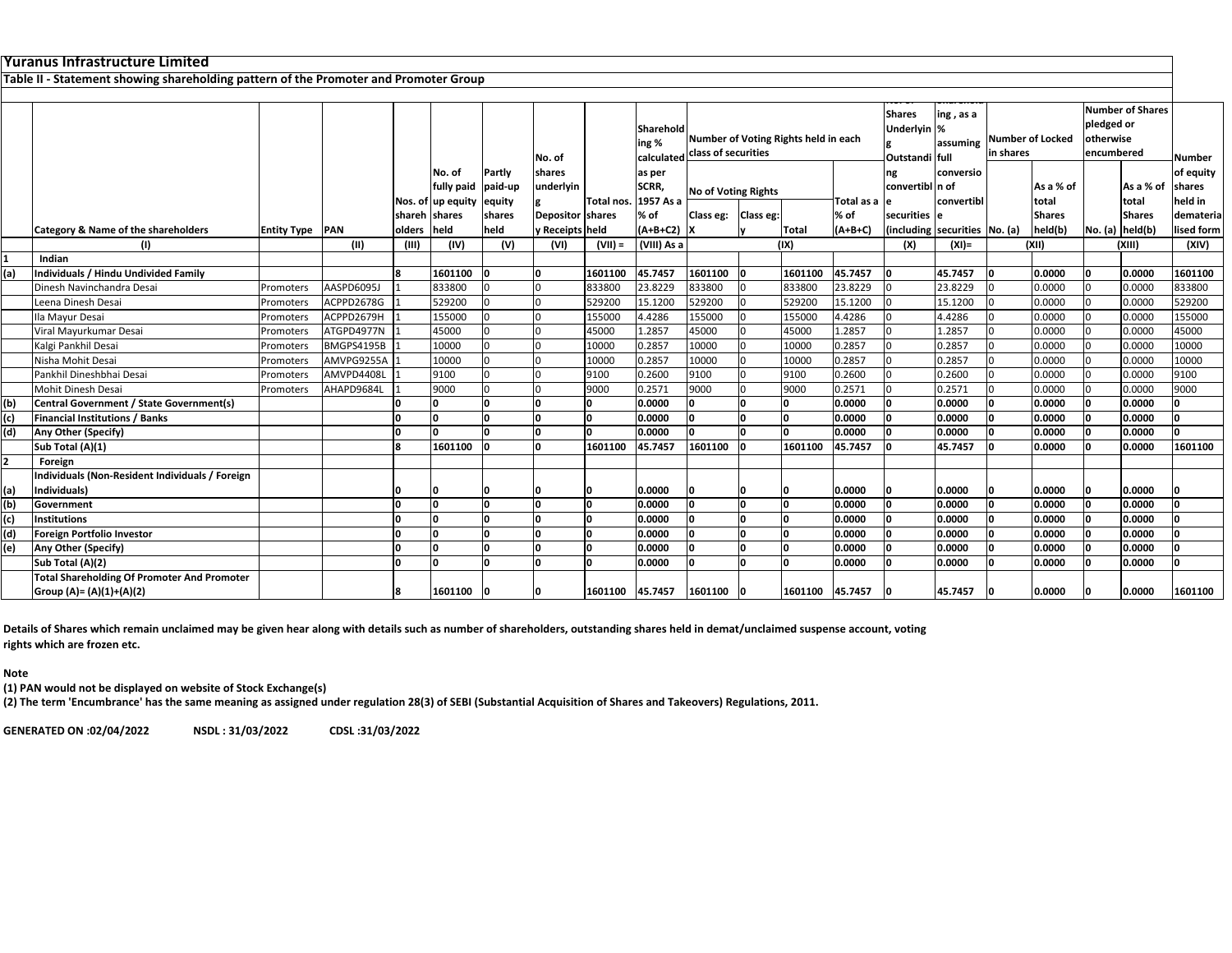|                         | <b>Yuranus Infrastructure Limited</b>                                        |          |                     |              |          |                  |            |                                  |                                                             |                |                                    |                                                                                  |              |                    |                     |                                                               |                        |                        |              |
|-------------------------|------------------------------------------------------------------------------|----------|---------------------|--------------|----------|------------------|------------|----------------------------------|-------------------------------------------------------------|----------------|------------------------------------|----------------------------------------------------------------------------------|--------------|--------------------|---------------------|---------------------------------------------------------------|------------------------|------------------------|--------------|
|                         | Table III - Statement showing shareholding pattern of the Public shareholder |          |                     |              |          |                  |            |                                  |                                                             |                |                                    |                                                                                  |              |                    |                     |                                                               |                        |                        |              |
|                         |                                                                              |          |                     |              |          |                  |            |                                  |                                                             |                |                                    |                                                                                  |              |                    |                     |                                                               |                        |                        |              |
|                         |                                                                              |          |                     |              |          | No. of           |            | Sharehold<br>ing %<br>calculated | Number of Voting Rights held in<br>each class of securities |                |                                    | <b>Shares</b><br>ing , as a<br>%<br>Underl<br>assuming<br>ying<br>full<br>Outsta |              | shares             | Number of Locked in | <b>Number of Shares</b><br>pledged or otherwise<br>encumbered | Number                 |                        |              |
|                         |                                                                              |          |                     | No. of       | Partly   | shares           |            | as per                           |                                                             |                |                                    | <b>Total</b>                                                                     | nding        | conversio          |                     |                                                               |                        |                        | of equity    |
|                         |                                                                              |          |                     | fully paid   | paid-up  | underlyin        |            | SCRR,                            |                                                             |                |                                    | as a %                                                                           | convert n of |                    |                     | As a % of                                                     |                        | As a % of              | shares       |
|                         |                                                                              |          | Nos. of             | up equity    | equity   |                  | Total nos. | 1957 As a                        | <b>No of Voting Rights</b>                                  |                |                                    | of                                                                               | ble          | convertibl         |                     | total                                                         |                        | total                  | held in      |
|                         |                                                                              |          | sharehol            | shares       | shares   | <b>Depositor</b> | shares     | % of                             | Class eg: Class                                             |                |                                    | $(A+B+$                                                                          | securiti e   |                    |                     | <b>Shares</b>                                                 |                        | <b>Shares</b>          | demateria    |
|                         | Category & Name of the shareholders                                          | PAN      | ders                | held         | held     | y Receipts held  |            | $(A+B+C2)$ X                     |                                                             | eg: y   Total  |                                    | C)                                                                               | es           | securities No. (a) |                     | held(b)                                                       | No. (a)                | held(b)                | lised form   |
|                         | (1)                                                                          | (II)     | (III)               | (IV)         | (V)      | (VI)             | $(VII) =$  | (VIII) As a                      |                                                             |                | (IX)                               |                                                                                  | (X)          | $(XI) =$           |                     | (XII)                                                         |                        | (XIII)                 | (XIV)        |
| 1                       | <b>Institutions</b>                                                          |          |                     |              |          |                  |            |                                  |                                                             |                |                                    |                                                                                  |              |                    |                     |                                                               |                        |                        |              |
| (a)                     | <b>Mutual Fund</b>                                                           |          | O                   | 0            | O        | 0                | O          | 0.0000                           | O                                                           | 0              | O                                  | 0.00000                                                                          |              | 0.0000             | 0                   | 0.0000                                                        | <b>NA</b>              | <b>NA</b>              | O            |
| (b)                     | <b>Venture Capital Funds</b>                                                 |          | <sup>0</sup>        | ۱o           | O        | O                | O          | 0.0000                           | 0                                                           | O              | O                                  | 0.00000                                                                          |              | 0.0000             |                     | 0.0000                                                        | <b>NA</b>              | <b>NA</b>              | $\mathbf{0}$ |
| (c)                     | <b>Alternate Investment Funds</b>                                            |          | 0                   | O            | O        | $\bf{0}$         | O          | 0.0000                           | 0                                                           | 0              | 0                                  | 0.00000                                                                          |              | 0.0000             |                     | 0.0000                                                        | <b>NA</b>              | <b>NA</b>              | $\bf{0}$     |
| (d)                     | <b>Foreign Venture Capital Investors</b>                                     |          | $\mathbf{0}$        | O            | O        | $\bf{0}$         | O          | 0.0000                           | 0                                                           | 0              | 0                                  | 0.00000                                                                          |              | 0.0000             |                     | 0.0000                                                        | <b>NA</b>              | <b>NA</b>              | O            |
| (e)                     | Foreign Portfolio Investor                                                   |          | <sup>0</sup>        | <b>l</b>     | n        | <sup>0</sup>     | O          | 0.0000                           | 0                                                           | O              | O                                  | 0.00000                                                                          |              | 0.0000             |                     | 0.0000                                                        | <b>NA</b>              | <b>NA</b>              | $\mathbf{0}$ |
| (f)                     | <b>Financial Institutions / Banks</b>                                        |          | 0                   | O            | <b>O</b> | O                | O          | 0.0000                           | 0                                                           | O              | 0                                  | 0.00000                                                                          |              | 0.0000             |                     | 0.0000                                                        | <b>NA</b>              | <b>NA</b>              | $\bf{0}$     |
| (g)                     | <b>Insurance Companies</b>                                                   |          | $\mathbf{0}$        | I٥           | <b>O</b> | O                | O          | 0.0000                           | 0                                                           | 0              | 0                                  | 0.00000                                                                          |              | 0.0000             |                     | 0.0000                                                        | <b>NA</b>              | <b>NA</b>              | O            |
| (h)                     | <b>Provident Funds/ Pension Funds</b>                                        |          | <sup>0</sup>        | ۱o           | n        | <sup>0</sup>     | O          | 0.0000                           | 0                                                           | O              | O                                  | 0.00000                                                                          |              | 0.0000             |                     | 0.0000                                                        | <b>NA</b>              | <b>NA</b>              | $\Omega$     |
| (i)                     | Any Other (Specify)                                                          |          | $\mathbf{0}$        | O            | <b>O</b> | O                | O          | 0.0000                           | 0                                                           | 0              | 0                                  | 0.0000                                                                           | 10           | 0.0000             |                     | 0.0000                                                        | <b>NA</b>              | <b>NA</b>              | O            |
|                         | Sub Total (B)(1)                                                             |          | <sup>0</sup>        | I٥           | <b>n</b> | $\mathbf{0}$     | O          | 0.0000                           | O                                                           | O              | $\Omega$                           | 0.00000                                                                          |              | 0.0000             |                     | 0.0000                                                        | <b>NA</b>              | <b>NA</b>              | $\mathbf{0}$ |
|                         | <b>Central Government/ State</b>                                             |          |                     |              |          |                  |            |                                  |                                                             |                |                                    |                                                                                  |              |                    |                     |                                                               |                        |                        |              |
| $\overline{\mathbf{2}}$ | Government(s)/ President of India                                            |          |                     |              |          |                  |            |                                  |                                                             |                |                                    |                                                                                  |              |                    |                     |                                                               |                        |                        |              |
|                         | Sub Total (B)(2)                                                             |          | <sup>0</sup>        | O            | O        | <sup>0</sup>     | O          | 0.0000                           | 0                                                           | O              | O                                  | 0.00000                                                                          |              | 0.0000             | I٥                  | 0.0000                                                        | <b>NA</b>              | <b>NA</b>              | O            |
| 3                       | <b>Non-Institutions</b>                                                      |          |                     |              |          |                  |            |                                  |                                                             |                |                                    |                                                                                  |              |                    |                     |                                                               |                        |                        |              |
| (a)                     | <b>Individuals</b>                                                           |          |                     | $\mathbf{0}$ | O        |                  |            |                                  |                                                             |                |                                    |                                                                                  |              |                    | I٥                  |                                                               | <b>NA</b>              | <b>NA</b>              |              |
|                         | i. Individual shareholders holding nominal                                   |          |                     |              |          |                  |            |                                  |                                                             |                |                                    | 21.741                                                                           |              |                    |                     |                                                               |                        |                        |              |
|                         | share capital up to Rs. 2 lakhs.                                             |          | 1255                | 760949       | n        | n                | 760949     | 21.7414                          | 760949                                                      | O              | 760949                             | 14                                                                               | n            | 21.7414            |                     | 0.0000                                                        | NA                     | <b>NA</b>              | 378949       |
|                         | ii. Individual shareholders holding nominal                                  |          |                     |              |          |                  |            |                                  |                                                             |                |                                    | 23.947                                                                           |              |                    |                     |                                                               |                        |                        |              |
|                         | share capital in excess of Rs. 2 lakhs.                                      |          | 11                  | 838163       |          | 0                | 838163     | 23.9475                          | 838163                                                      | 0              | 838163                             | 15                                                                               | O            | 23.9475            |                     | 0.0000                                                        | NA                     | <b>NA</b>              | 628563       |
|                         | Abubakar Abdulla Malbari                                                     | ACJPM264 |                     | 78621        |          | $\Omega$         | 78621      | 2.2463                           | 78621                                                       | $\overline{0}$ | 78621                              | 2.2463 0                                                                         |              | 2.2463             |                     | 0.0000                                                        | <b>NA</b>              | <b>NA</b>              | 78621        |
|                         | Bharat Chhabildas Shah                                                       | ANTPS901 |                     | 82500        |          | $\overline{0}$   | 82500      | 2.3571                           | 82500                                                       | $\overline{0}$ | 82500                              | 2.3571 0                                                                         |              | 2.3571             |                     | 0.0000                                                        | <b>NA</b>              | <b>NA</b>              | 82500        |
|                         | Jainam Bharat Shah.                                                          | AXXPS006 |                     | 130000       |          | $\Omega$         | 130000     | 3.7143                           | 130000                                                      | 0              | 130000                             | 3.7143 0                                                                         |              | 3.7143             |                     | 0.0000                                                        | <b>NA</b>              | <b>NA</b>              | 130000       |
|                         | Jayshree Bharat Shah                                                         | ARQPS088 |                     | 115000       |          | $\Omega$         | 115000     | 3.2857                           | 115000                                                      | 0              | 115000                             | 3.2857                                                                           | I٥           | 3.2857             |                     | 0.0000                                                        | <b>NA</b>              | <b>NA</b>              | 115000       |
|                         | Kinjal Kintan Shah                                                           | BHTPS626 |                     | 44900        |          | $\overline{0}$   | 44900      | 1.2829                           | 44900                                                       | $\overline{0}$ | 44900                              | 1.2829 0                                                                         |              | 1.2829             |                     | 0.0000                                                        | NΑ                     | <b>NA</b>              | 44900        |
|                         | Miraben Atulbhai Dagli                                                       | ALLPD936 |                     | 62510        |          | $\Omega$         | 62510      | 1.7860                           | 62510                                                       | $\overline{0}$ | 62510                              | 1.7860 0                                                                         |              | 1.7860             |                     | 0.0000                                                        | <b>NA</b>              | <b>NA</b>              | 62510        |
|                         | Satyanarayan J Kabra                                                         |          |                     | 209600       |          | $\Omega$         | 209600     | 5.9886                           | 209600                                                      | $\overline{0}$ | 209600                             | 5.9886                                                                           | $\Omega$     | 5.9886             |                     | 0.0000                                                        | NΑ                     | <b>NA</b>              | $\Omega$     |
|                         | Vijay Choudhary                                                              | ACJPC903 |                     | 39900        |          | $\overline{0}$   | 39900      | 1.1400                           | 39900                                                       | $\overline{0}$ | 39900                              | 1.1400 0                                                                         |              | 1.1400             |                     | 0.0000                                                        | NΑ                     | <b>NA</b>              | 39900        |
| (b)                     | <b>NBFCs registered with RBI</b>                                             |          | <sup>0</sup>        | 0            | O        | O                | O          | 0.0000                           | 0                                                           | O              | 0                                  | 0.0000 0                                                                         |              | 0.0000             |                     | 0.0000                                                        | <b>NA</b>              | <b>NA</b>              | 0            |
|                         | <b>Trust Employee</b>                                                        |          | n                   | ۱o           | <b>n</b> | n                | O          | 0.0000                           |                                                             | O              | $\Omega$                           | 0.00000                                                                          |              | 0.0000             |                     | 0.0000                                                        | <b>NA</b>              | <b>NA</b>              | $\mathbf{0}$ |
|                         | <b>Overseas Depositories (holding DRs)</b>                                   |          |                     |              |          |                  |            |                                  |                                                             |                |                                    |                                                                                  |              |                    |                     |                                                               |                        |                        |              |
| (d)                     | (balancing figure)                                                           |          | O                   | O            |          | 0                | O          | 0.0000                           | O                                                           | IО             |                                    | 0.0000 0                                                                         |              | 0.0000             |                     | 0.0000                                                        | ΙNΑ.                   | NA                     | 0            |
| (c)                     | Any Other (Specify)                                                          |          | 38                  | 299788       | O        | O                | 299788     | 8.5654                           | 299788                                                      | 0              | 299788 8.5654 0                    |                                                                                  |              | 8.5654             | ١o                  | 0.0000                                                        | <b>NA</b>              | <b>NA</b>              | 11988        |
|                         | <b>Hindu Undivided Family</b>                                                |          | 21                  | 11087        |          | O                | 11087      | 0.3168                           | 11087                                                       | 0              | 11087                              | $0.3168$ 0                                                                       |              | 0.3168             |                     | 0.0000                                                        | ΝA                     | <b>NA</b>              | 11087        |
|                         | Non Resident Indians (Non Repat)                                             |          | 6<br>$\overline{a}$ | 35900        | 0        | O                | 35900      | 1.0257                           | 35900                                                       | O              | 35900                              | $1.0257$ 0                                                                       |              | 1.0257             | ١o                  | 0.0000                                                        | <b>NA</b>              | <b>NA</b>              | 0            |
|                         | <b>Clearing Member</b>                                                       |          | $\overline{ }$      | 58           | O        | $\mathbf{0}$     | 58         | 0.0017                           | 58                                                          | I٥             | 58                                 | $0.0017$ 0                                                                       |              | 0.0017             |                     | 0.0000                                                        | <b>NA</b>              | <b>NA</b>              | 58           |
|                         | <b>Bodies Corporate</b>                                                      |          |                     | 252743       |          | O                | 252743     | 7.2212                           | 252743                                                      | 0              | 252743 7.2212 0                    |                                                                                  |              | 7.2212             |                     | 0.0000                                                        | <b>NA</b>              | <b>NA</b>              | 843          |
|                         | Aabhar Holdings Pvt Ltd                                                      |          |                     | 249400       |          | $\Omega$<br>O    | 249400     | 7.1257                           | 249400                                                      | 10             | 249400 7.1257 0<br>189890 54.254 0 |                                                                                  |              | 7.1257<br>54.2543  |                     | 0.0000                                                        | <b>NA</b><br><b>NA</b> | <b>NA</b><br><b>NA</b> | 0<br>1019500 |
|                         | Sub Total (B)(3)<br>Total Public Shareholding (B)=                           |          | 1304                | 1898900      |          |                  | 1898900    | 54.2543                          | 1898900 0                                                   |                | 189890 54.254                      |                                                                                  |              |                    |                     | 0.0000                                                        |                        |                        |              |
|                         |                                                                              |          | 1304                | 1898900      | 10       | 0                | 1898900    | 54.2543                          | 1898900 0                                                   |                | 0                                  |                                                                                  | 0            | 54.2543            |                     | 0.0000                                                        | <b>NA</b>              | <b>NA</b>              | 1019500      |
|                         | $(B)(1)+(B)(2)+(B)(3)$                                                       |          |                     |              |          |                  |            |                                  |                                                             |                |                                    | 3                                                                                |              |                    |                     |                                                               |                        |                        |              |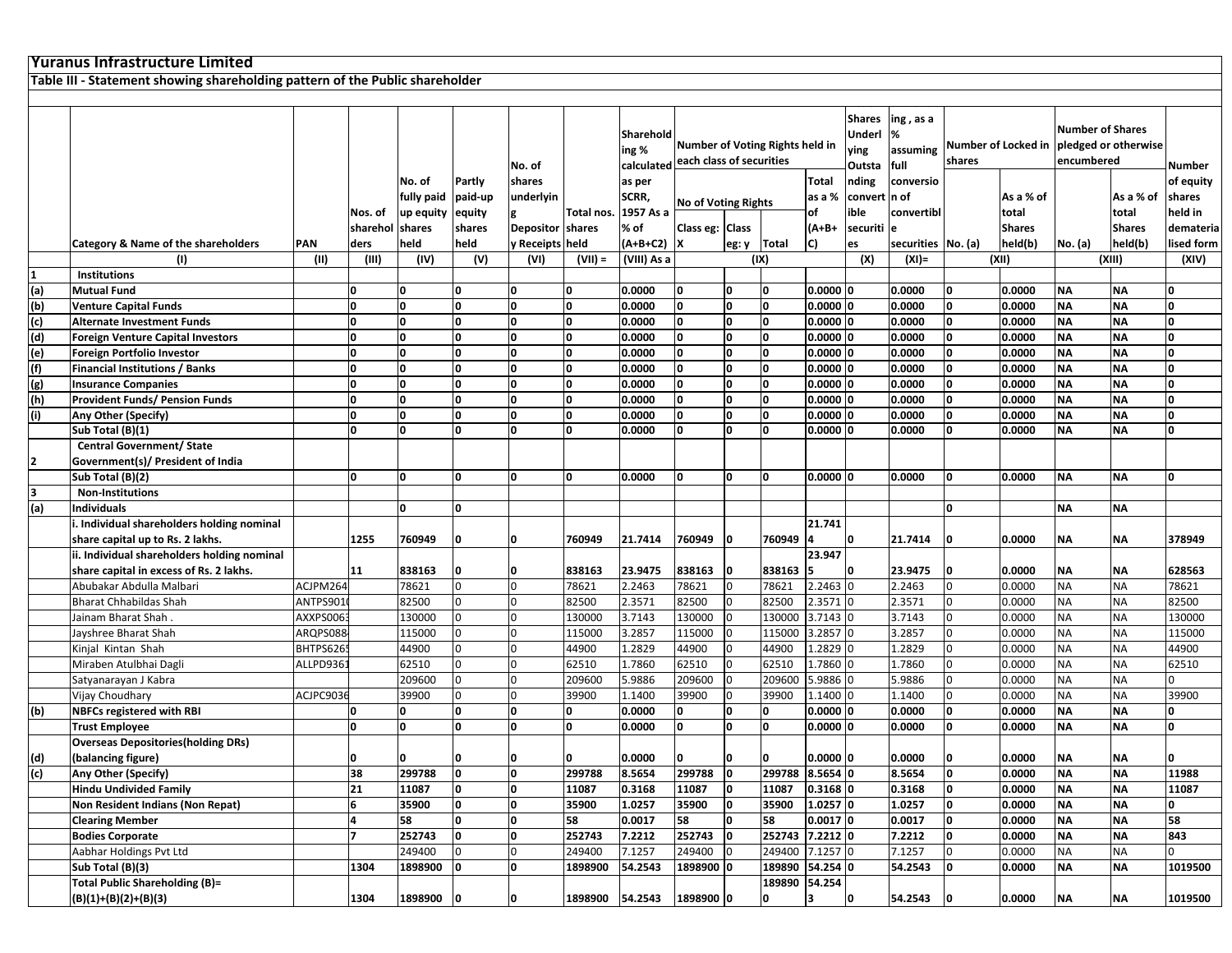## **Details of the shareholders acting as persons in Concert including their Shareholding (No. and %):**

**No. of shareholders No. of**

Details of Shares which remain unclaimed may be given hear along with details such as number of shareholders, outstanding shares held in demat/unclaimed suspense **account, voting rights which are frozen etc.**

**Note :**

**(1) PAN would not be displayed on website of Stock Exchange(s).**

(2) The above format needs to disclose name of all holders holding more than 1% of total number of shares

(3) W.r.t. the information pertaining to Depository Receipts, the same may be disclosed in the respective columns to the extent information available and the balance to be disclosed as held by custodian.

**GENERATED ON:02/04/2022 NSDL : 31/03/2022 CDSL**